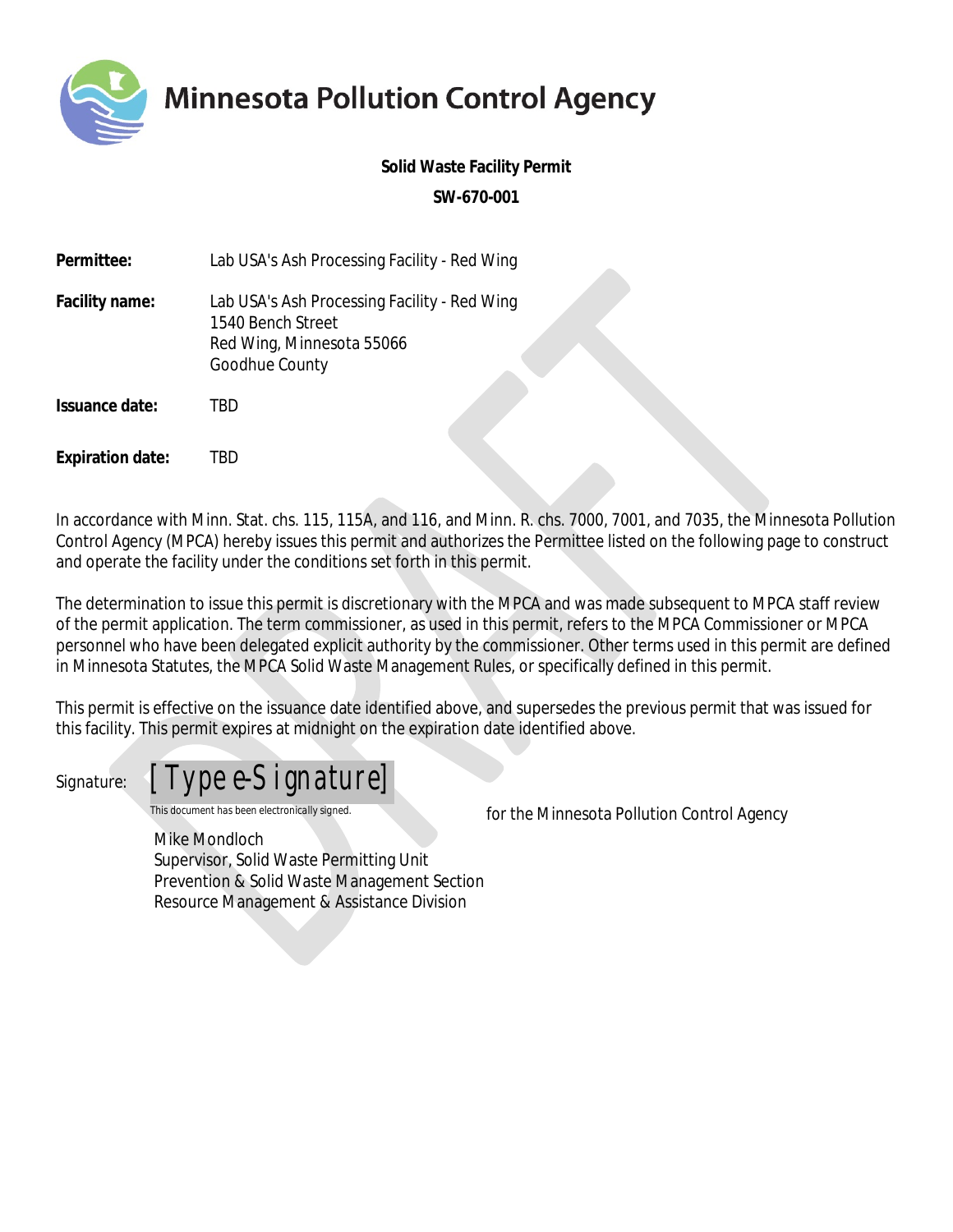## **Table of Contents**

## SW-670-001 Page 2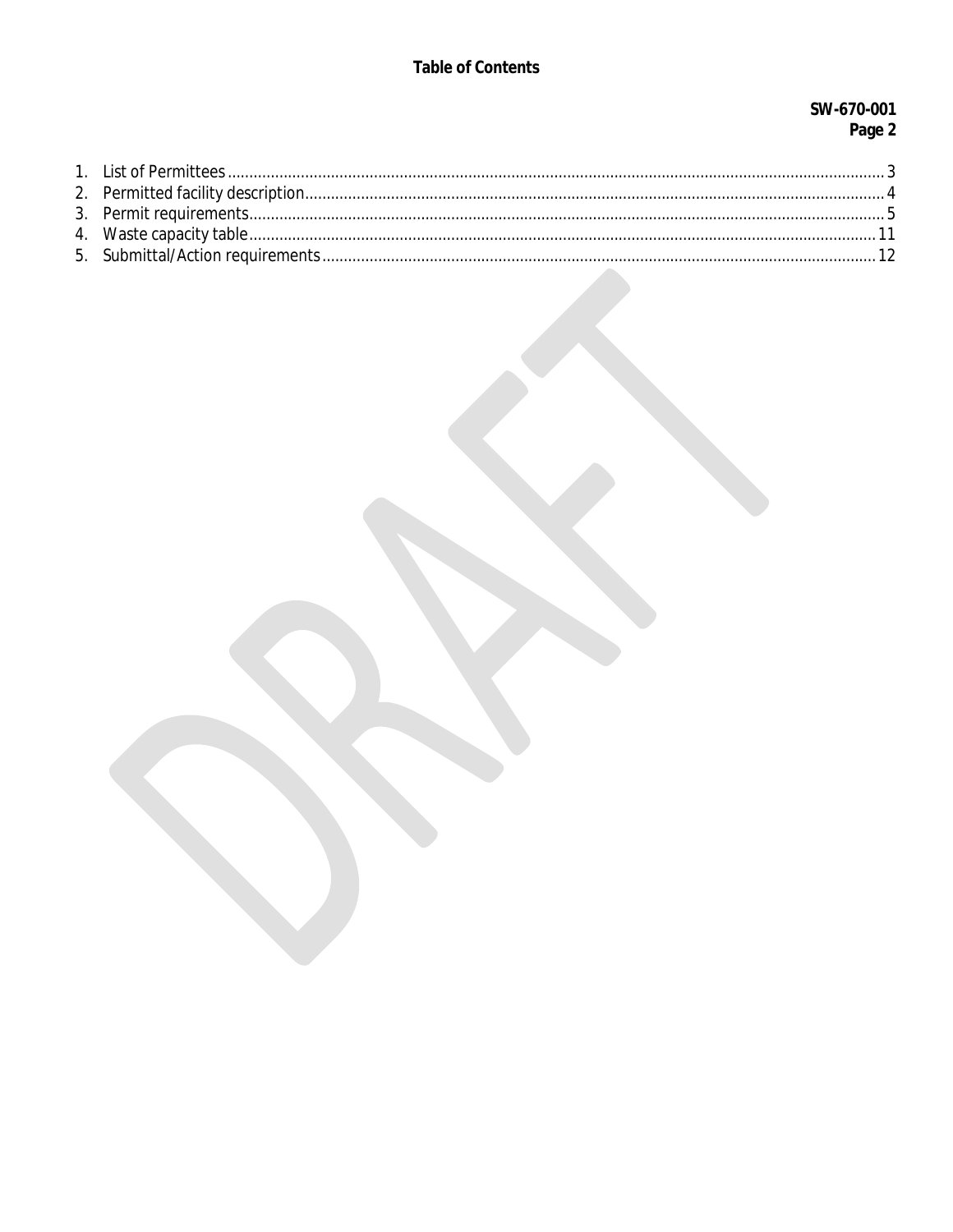#### <span id="page-2-0"></span>**1. List of Permittees**

The following Permittee(s) are authorized to construct and operate the Lab USA's Ash Processing Facility - Red Wing, SW-670-001, under the conditions set forth in this permit.

**Permittee activity owner:** Lab USA Corporation 211 North Broadway, Suite 211 Green Bay, Wisconsin 54303

**Permittee land owner:** Xcel Energy - Minneapolis 414 Nicollet Mall Minneapolis Minnesota 55401-1927

#### **Permittee operator:**

Lab USA Corp 211 North Broadway, Suite 211 Green Bay, Wisconsin 54303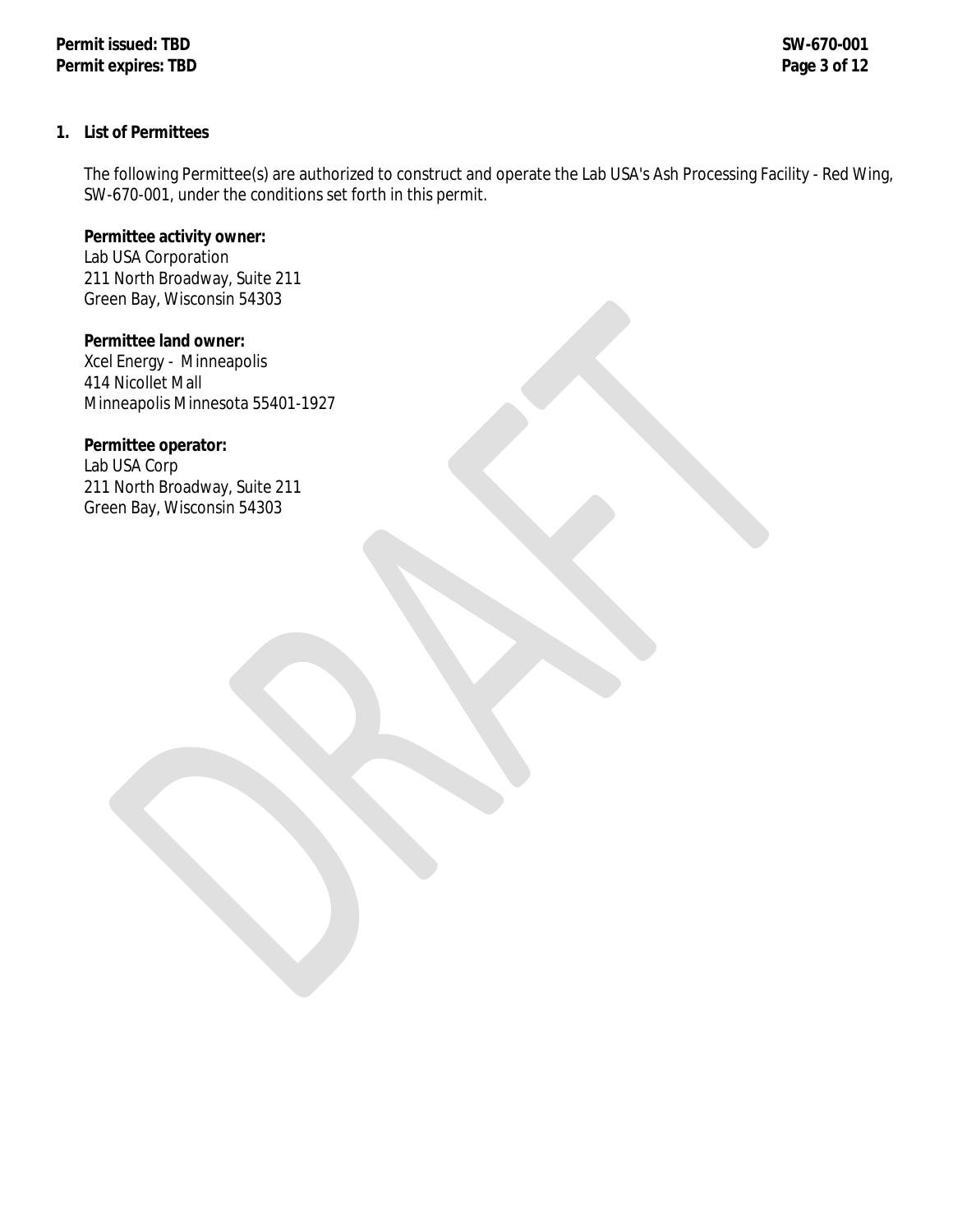#### <span id="page-3-0"></span>**2. Permitted facility description**

The Lab USA's Ash Processing Facility - Red Wing (Facility) is located at: 1540 Bench Street Red Wing, Minnesota 55066 Goodhue County

Solid Waste Permit:

Lab USA's Ash Processing Facility - Red Wing, SW-670, is a proposed resource recovery facility. Lab USA proposes to construct and operate a facility that will process municipal solid waste (MSW) combustor ash for purposes of recovering the ferrous and non-ferrous metals. The MSW combustor ash that the facility proposes to process is currently being generated by Xcel Energy's Red Wing Generating Plant, as well as combustor ash previously deposited in the Xcel Energy's combustor ash landfill near Red Wing.

The proposed facility will be located on 3.4 acres on property that is owned by Xcel Energy Inc. The city of Red Wing plans to lease the land, and sublease it to Lab USA. The proposed building is approximately 30,000 square foot facility that will be used to process the MSW combustor ash. The ash will be processed as follows:

- \* Offloading Operations
- \* Crushing/Screening Processing (oversized material removal)
- \* Magnetic Separator Processing (mid-fraction ferrous and non-ferrous removal)
- \* Eddy Current Processing (mid and fine-fraction non-ferrous removal)
- \* Loading Operations

The facility proposes to process up to 150,000 tons per year of combustor ash, and 600 tons per day. The facility also proposes to store up to 3,500 tons per day of combustor ash, as well as 15,000 tons per year of recovered metals, and 60 tons per day.

#### Environmental Review:

The proposed combustor ash processing facility does not trigger a mandatory requirement for the preparation and completion of an Environmental Assessment Worksheet (EAW), or an Environmental Impact Statement (EIS), as outlined in Minn. R. 4410.4300, subp. 17, however, Lab USA has elected to complete a discretionary EAW in conjunction with the application to obtain a solid waste permit.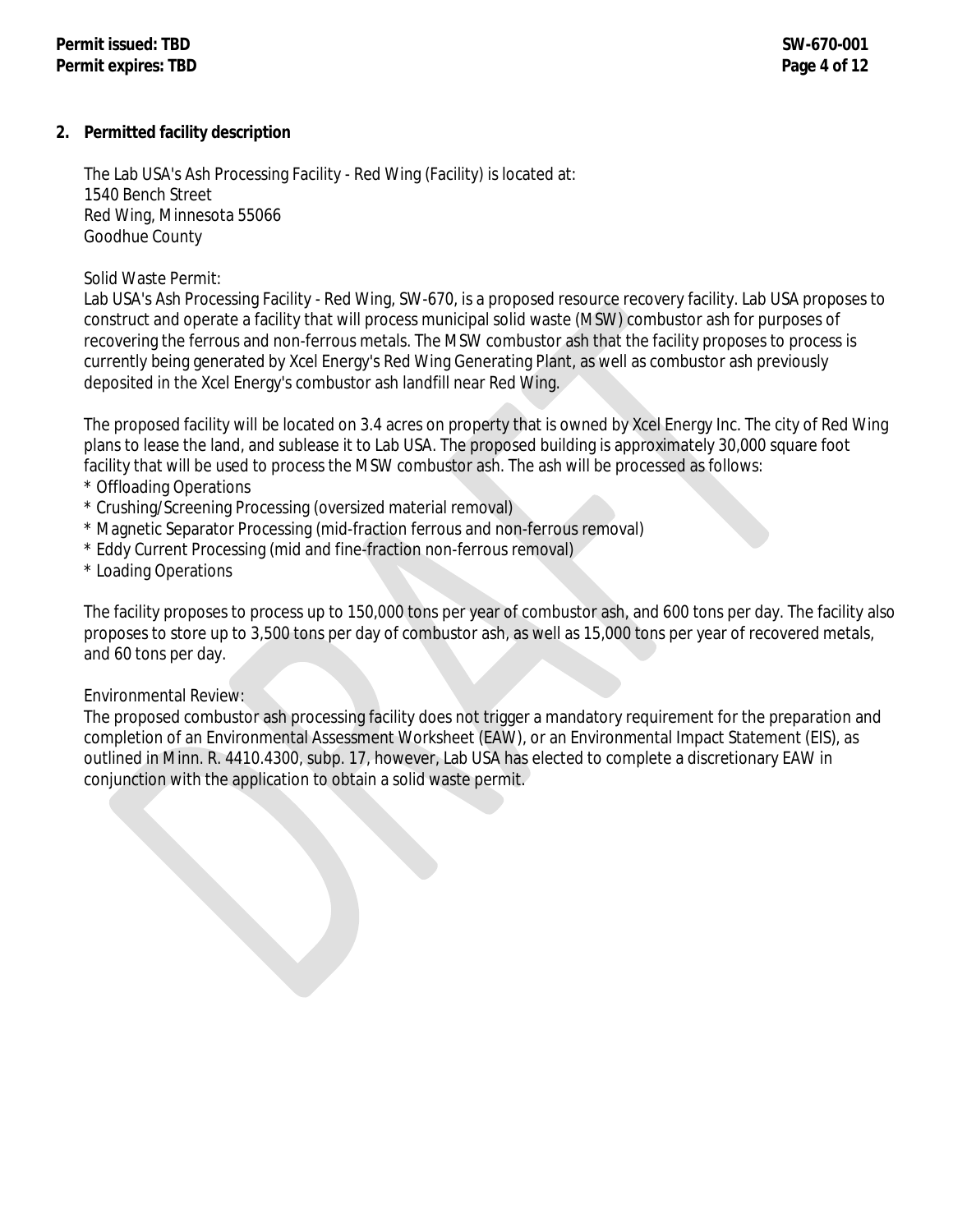# <span id="page-4-0"></span>**3. Permit requirements**

| 3.1.1            | General. [header]                                                                                                                                                                                                                                                                                                                                                                                                                                                                                                                                                                                                                                                        |
|------------------|--------------------------------------------------------------------------------------------------------------------------------------------------------------------------------------------------------------------------------------------------------------------------------------------------------------------------------------------------------------------------------------------------------------------------------------------------------------------------------------------------------------------------------------------------------------------------------------------------------------------------------------------------------------------------|
| 3.1.2            | "ACM" means Asbestos Containing Material. [Minn. Stat. 116.326, 71]                                                                                                                                                                                                                                                                                                                                                                                                                                                                                                                                                                                                      |
| 3.1.3            | "Airspace" means the volume for filling with waste, considering all solid waste, daily, intermediate, intermittent<br>and final cover materials, and design restrictions. [Minn. R. 7001.0150, subp. 2]                                                                                                                                                                                                                                                                                                                                                                                                                                                                  |
| 3.1.4            | "Commissioner" means the Commissioner of the Minnesota Pollution Control Agency (MPCA), or any individual<br>who is authorized to review and approve submittals on behalf of the Commissioner. [Minn. R. 4410.0300, subp.<br>16]                                                                                                                                                                                                                                                                                                                                                                                                                                         |
| 3.1.5            | "Facility" has the meaning given in Minn. R. 7035.0300, subp. 37. [Minn. R. 7035.0330, subp. 37]                                                                                                                                                                                                                                                                                                                                                                                                                                                                                                                                                                         |
| 3.1.6            | "Permitted Capacity" means the total amount or acceptance rate allowed for storage, composting, processing,<br>transfer or disposal at the facility as found in the Waste Capacity Table of this Permit. For land disposal facilities,<br>"permitted capacity" as stated in the Waste Capacity Table includes the volume already filled by previous disposal<br>activities, and airspace volume authorized to be used during the ten-year term of the current permit, including<br>cover systems. [Minn. R. 7001.0150, subp. 2]                                                                                                                                          |
| 3.1.7            | "Permittee" means the landowner, facility owner(s), and facility operator(s). [Minn. R. 7001.3060]                                                                                                                                                                                                                                                                                                                                                                                                                                                                                                                                                                       |
| 3.1.8            | "Waste Activity" means the storage, processing, transfer, utilization, treatment, or disposal of solid waste and<br>waste by-products. [Minn. R. 7001.0150, subp. 2]                                                                                                                                                                                                                                                                                                                                                                                                                                                                                                     |
| 3.1.9            | "Waste Activity Area" means the land, structures, monitoring devices, and other appurtenances and<br>improvements on the land associated with a waste activity. [Minn. R. 7001.0150, subp. 2]                                                                                                                                                                                                                                                                                                                                                                                                                                                                            |
| 3.1.10           | The facility waste activities authorized by this permit are limited to those activities described in the Waste<br>Capacity Table of this permit. [Minn. R. 7001.0150, subp. 2]                                                                                                                                                                                                                                                                                                                                                                                                                                                                                           |
| 3.1.11           | The Permittee shall keep the status of the permit current and up-to-date. [Minn. R. 7001.0150, subp. 2]                                                                                                                                                                                                                                                                                                                                                                                                                                                                                                                                                                  |
| 3.1.12           | The Permittee shall perform the actions or conduct the activity authorized by the permit in accordance with the<br>plans and specifications approved by the Agency, in accordance with all state and federal statutes, rules and<br>regulations, and in compliance with the conditions of the permit. [Minn. R. 7001.0150, subp. 2]                                                                                                                                                                                                                                                                                                                                      |
| 3.1.13           | The facility encompasses approximately 3.4 acres and is located in Sec.35, T113N, R15W, Red Wing Township,<br>Goodhue County.<br>The physical address is:<br>1540 Bench Street<br>Red Wing, Minnesota 55066<br>The mailing address is:                                                                                                                                                                                                                                                                                                                                                                                                                                   |
|                  | 211 North Broadway, Suite 211<br>Green Bay, Wisconsin 54303. [Minn. R. 7001.0150, subp. 2]                                                                                                                                                                                                                                                                                                                                                                                                                                                                                                                                                                               |
| 3.1.14<br>3.1.15 | The proposed combustor ash processing facility does not trigger a mandatory requirement for the preparation and<br>completion of an Environmental Assessment Worksheet (EAW), or an Environmental Impact Statement (EIS), as<br>outlined in Minn. R. 4410.4300, subp. 17. However, Lab USA has elected to complete a discretionary EAW for the<br>proposed project as part of the application to obtain a solid waste permit. [Minn. R. 4410.4300, subp. 17]<br>The Permittee shall notify the MPCA before transferring ownership or operation of a solid waste management                                                                                               |
|                  | facility during its operating life or during postclosure care period in accordance with Minn. R. 7035.2535, subp. 2.<br>[Minn. R. 7035.2535, subp. 2]                                                                                                                                                                                                                                                                                                                                                                                                                                                                                                                    |
| 3.1.16           | Permit Documents. [header]                                                                                                                                                                                                                                                                                                                                                                                                                                                                                                                                                                                                                                               |
| 3.1.17           | The approved plans and engineering documents are incorporated into this permit. In addition, once approved by<br>the Commissioner, the Permittee shall comply with all submittals that are submitted in accordance with the terms<br>of this permit. In all cases where the permit and the plans or submittals differ, the requirements of the permit<br>shall govern over a condition in the plan or submittal. The approval by the Commissioner of the plans and<br>specifications shall not release the Permittee from any present or subsequent requirements of statutes, rules,<br>regulations, or ordinances. [Minn. R. 7001.0150, subp. 3(E), Minn. R. 7035.2610] |
| 3.1.18           | The permit application approved by this permit is signed and dated June 1, 2016 (owner), and June 17, 2016<br>(landowner), as well as subsequent correspondence from Lab USA, dated July 18, 2016. The permit documents<br>submitted by Short Elliot Hendrickson Inc. (SEH) on behalf of Lab USA, are dated June 15, 2016, and November 10,                                                                                                                                                                                                                                                                                                                              |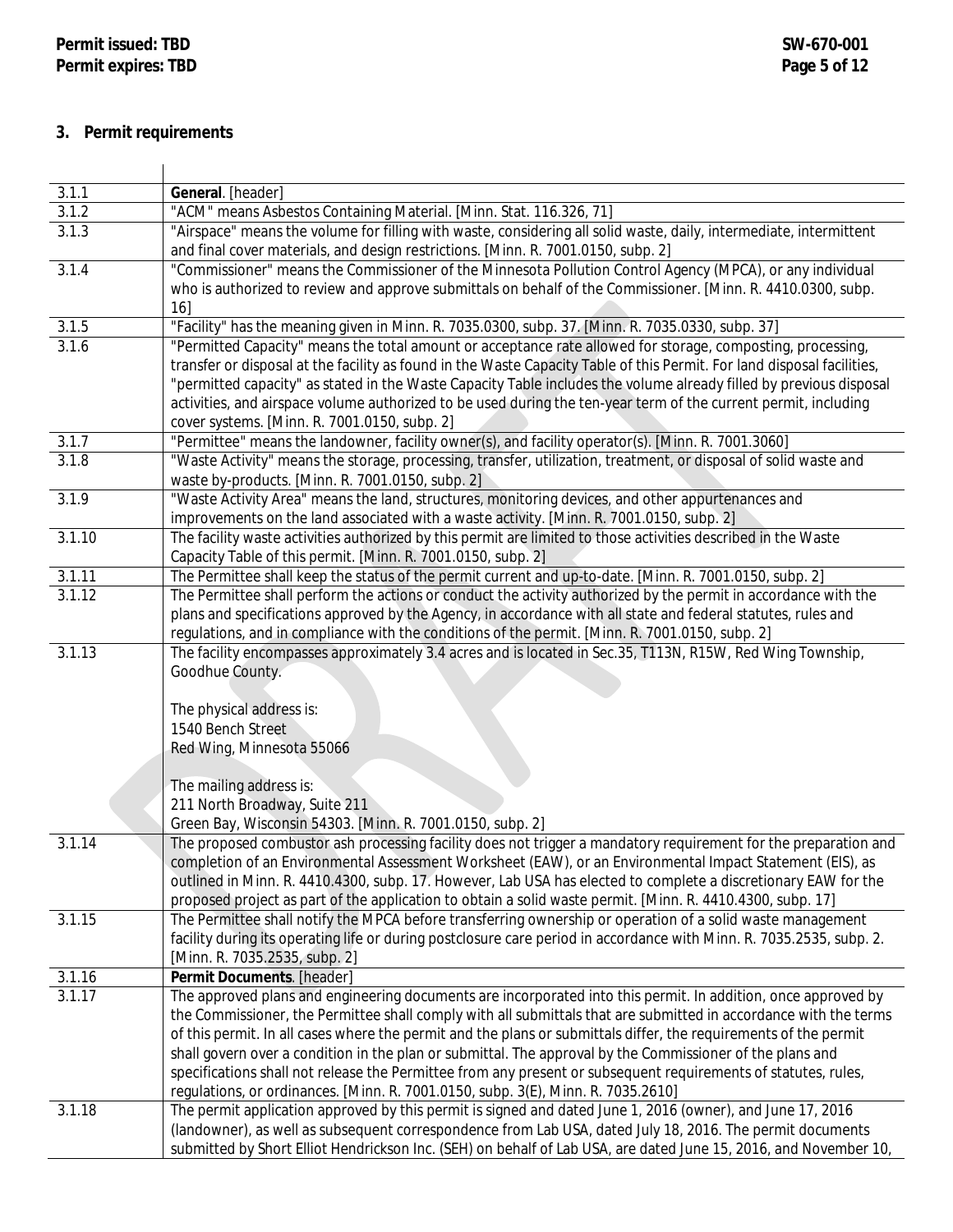|        | 2016. [Minn. R. 7001.0010]                                                                                            |
|--------|-----------------------------------------------------------------------------------------------------------------------|
| 3.1.19 | The engineering documents approved by this permit include, but are not limited to:                                    |
|        | 1. Design Report, dated June 15, 2016.                                                                                |
|        | 2. Operations and Maintenance Plan, dated June 15, 2016.                                                              |
|        | 3. Contingency Action Plan, included in O and M Plan.                                                                 |
|        | 4. Closure Plan, included in O and M Plan.                                                                            |
|        | 5. Cost Estimates, included in O and M Plan.                                                                          |
|        | 6. Engineering Plans/Drawings, dated June 15, 2016.                                                                   |
|        | 7. SEH correspondence, dated August 3, 2016, and November 10, 2016. [Minn. R. 7001.0150, subp. 3(H)]                  |
| 3.1.20 | Any revised plans shall be submitted for approval by the Commissioner. The Permittee shall obtain approval from       |
|        | the Commissioner on all revised engineering plans prior to construction of the affected portion of the facility.      |
|        | [Minn. R. 7001.0150, subp. 3(M), Minn. R. 7035.2610]                                                                  |
| 3.1.21 | Design and Construction Criteria. [header]                                                                            |
| 3.1.22 | The Permittee may not locate, establish, or construct a solid waste management facility in areas designated in        |
|        | Minn. R. 7035.2555. [Minn. R. 7035.2555]                                                                              |
| 3.1.23 | The Permittee shall construct the facility to prevent pollution of groundwater and surface water, minimize the        |
|        | contamination of soils from solid waste, and maintain the facility in conformance with MPCA air pollution control     |
|        | rules in accordance with Minn. R. 7035.2565. The Permittee shall design any proposed future expansions of the         |
|        | facility in accordance with this rule. [Minn. R. 7035.2565]                                                           |
| 3.1.24 | The Permittee shall construct the waste activity area where solid waste is stored in accordance with Minn. R.         |
|        | 7035.2855 except as provided in, subp. 1 and Minn. R. 7035.2525, subp. 2. [Minn. R. 7035.2855]                        |
| 3.1.25 | The Permittee shall construct the stormwater management system for the facility with Best Management                  |
|        | Practices to manage stormwater discharge in accordance with the National Pollutant Discharge Elimination              |
|        | System/State Disposal System (NPDES/SDS) Permit for the discharge of stormwater associated with an industrial         |
|        | activity and/or a construction activity. The issuance of this permit does not release the Permittee from the          |
|        | obligation to obtain an NPDES/SDS permit. [Minn. R. 7001.1090]                                                        |
| 3.1.26 | The Permittee shall submit a construction plan to the Commissioner for approval prior to construction if the          |
|        | construction plan proposes any major revisions to the approved design. [Minn. R. 7001.0150, subp. H, Minn. R.         |
|        | 7035.2610]                                                                                                            |
| 3.1.27 | The Permittee shall notify appropriate MPCA staff at least ten (10) working days in advance of the construction of    |
|        | the facility or any component thereof unless the Commissioner orders otherwise. [Minn. R. 7001.0150, subp. M]         |
| 3.1.28 | The Permittee shall submit a construction certification report for approval by the Commissioner in accordance         |
|        | with Minn. R. 7035.2610. A facility waste activity or any new design feature shall not be placed into operation until |
|        | the construction certification has been approved by the Commissioner. [Minn. R. 7035.2610]                            |
| 3.1.29 | The Permittee shall not make any major alterations or additions to the facility that would materially alter the       |
|        | manner in which waste is managed without first obtaining the written consent of the Commissioner. [Minn.              |
|        | R. 7001.0150, subp. M]                                                                                                |
| 3.1.30 | Operation and Maintenance Criteria. [header]                                                                          |
| 3.1.31 | The Permittee shall ensure that staff is properly trained to operate the ash processing equipment. [Minn.             |
|        | R. 7001.0150]                                                                                                         |
| 3.1.32 | The Permittee shall prevent unauthorized entry onto the facility in accordance with Minn. R. 7035.2535, subp. 3.      |
|        | In addition, the Permittee shall post a sign at the entrance of the facility and each waste activity area showing the |
|        | facility name, MPCA permit number, hours of operation, the acceptable waste, and any other relevant                   |
|        | information. [Minn. R. 7035.2535, subp. 3]                                                                            |
| 3.1.33 | The Permittee shall establish and maintain a personnel training program consisting of classroom instruction and       |
|        | on-the-job training. The program shall address the requirements identified in Minn. R. 7035.2545, subp. 3, and        |
|        | shall include the specific training necessary to perform the tasks associated with each solid waste management        |
|        | area within the facility. The Permittee shall maintain a record of all personnel training and submit the dates of     |
|        | training in the annual report. [Minn. R. 7035.2545, subp. 3]                                                          |
| 3.1.34 | The Permittee shall prepare and maintain an operations and maintenance manual for the facility. The manual shall      |
|        | include operations and maintenance criteria that are specific to each solid waste management area within the          |
|        | facility. [Minn. R. 7001.3300, subp. P]                                                                               |
| 3.1.35 | The Permittee shall construct and maintain all-weather approach and access roads to all waste activity areas          |
|        | within the facility. [Minn. R. 7001.0150, subp. 3(E)]                                                                 |
| 3.1.36 | Storage of Solid Waste. [header]                                                                                      |
|        |                                                                                                                       |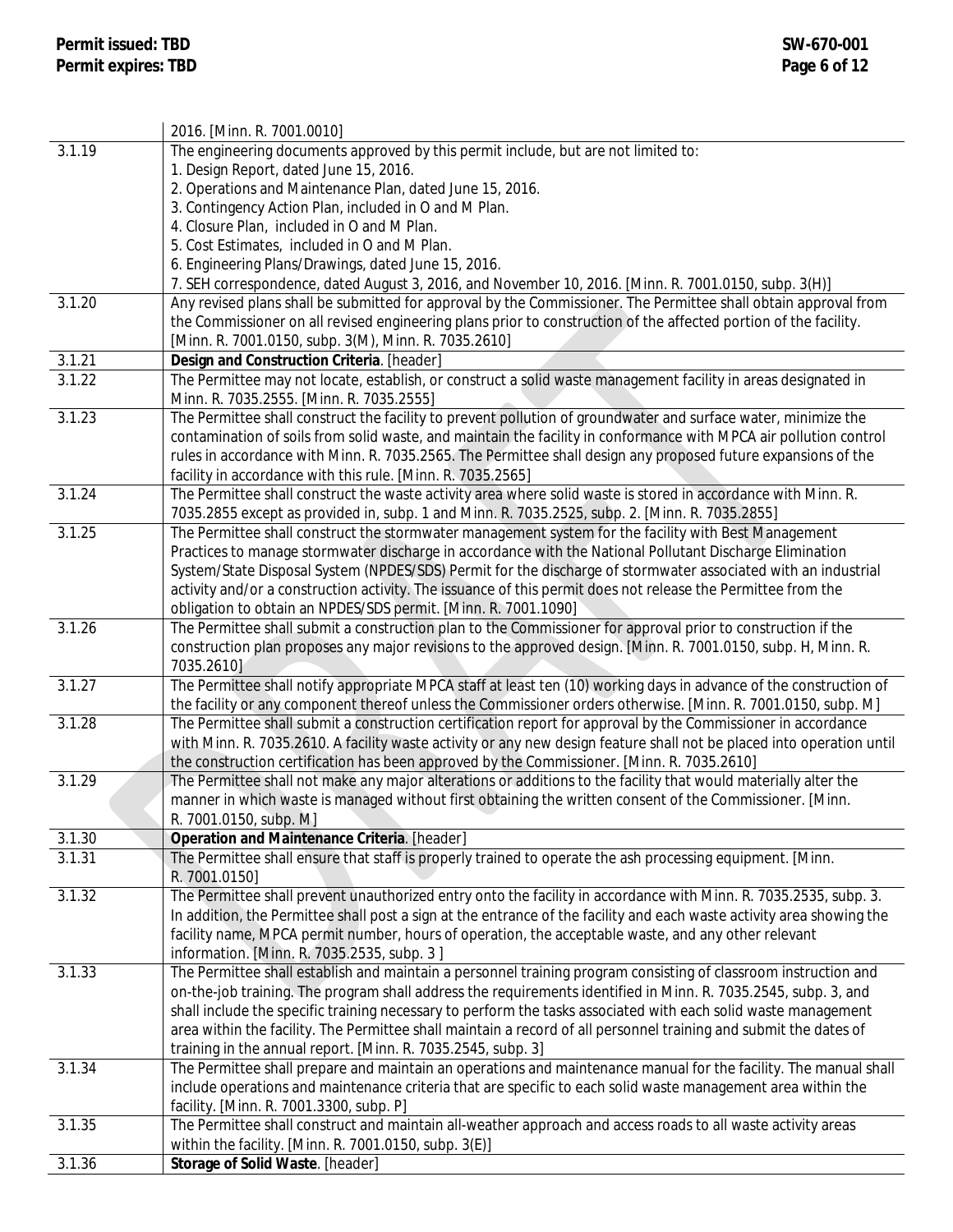| 3.1.37 | The Permittee shall provide satisfactory storage for all solid waste accumulated at the facility in accordance with<br>Minn. R. 7035.0700 and Minn. R. 7035.2855. [Minn. R. 7035.0700, Minn. R. 7035.2855] |
|--------|------------------------------------------------------------------------------------------------------------------------------------------------------------------------------------------------------------|
| 3.1.38 |                                                                                                                                                                                                            |
|        | The Permittee shall keep the facility grounds and immediately adjacent property free of litter stemming from the                                                                                           |
|        | facility operations. The facility grounds and adjacent property shall be inspected and cleared of all litter at least                                                                                      |
|        | once per week. [Minn. R. 7001.0150, subp. 3(O)]                                                                                                                                                            |
| 3.1.39 | The Permittee shall manage the facility to be in compliance with Minn. R. 7011.0150 to prevent particulate matter                                                                                          |
|        | from becoming airborne. [Minn. R. 7011.0150]                                                                                                                                                               |
| 3.1.40 | The Permittee shall manage all free liquids that have come in contact with solid waste so that the liquids are not                                                                                         |
|        | discharged as stormwater. [Minn. R. 7001.0150, subp. 2]                                                                                                                                                    |
| 3.1.41 | The Permittee shall provide effective measures to control flies, rodents and other insects or vermin as necessary.                                                                                         |
|        | [Minn. R. 7001.0150, subp. 2]                                                                                                                                                                              |
| 3.1.42 | The Permittee shall provide for the proper collection and transportation of solid waste in accordance with Minn.                                                                                           |
|        | R. 7035.0800. [Minn. R. 7035.0800]                                                                                                                                                                         |
| 3.1.43 | The Permittee shall not accept the wastes identified in Minn. R. 7035.2535, subp. 1 for treatment, storage,                                                                                                |
|        | processing, or disposal. [Minn. R. 7035.2535, subp. 1]                                                                                                                                                     |
| 3.1.44 | The Permittee shall manage industrial solid waste for each waste activity as specified in the approved plan in                                                                                             |
|        | accordance with Minn. R. 7035.2535, subp. 5. The Permittee shall include the information required by Minn.                                                                                                 |
|        |                                                                                                                                                                                                            |
|        | R. 7035.2575, subp. 2, items B and C in the annual report for each industrial waste accepted at the facility. [Minn.                                                                                       |
|        | R. 7035.2535, subp. 5]                                                                                                                                                                                     |
| 3.1.45 | The Permittee shall manage household hazardous waste as specified in the approved plan in accordance with                                                                                                  |
|        | Minn. R. 7035.2535, subp. 6. [Minn. R. 7035.2535, subp. 6]                                                                                                                                                 |
| 3.1.46 | The Permittee shall operate and maintain the stormwater management system for the facility with Best                                                                                                       |
|        | Management Practices to manage stormwater discharges in accordance with the National Pollutant Discharge                                                                                                   |
|        | Elimination System/State Disposal System (NPDES/SDS) Permit for the discharge of stormwater associated with an                                                                                             |
|        | industrial activity and/or a construction activity. [Minn. R. 7001.1090]                                                                                                                                   |
| 3.1.47 | The Permittee shall operate and maintain the facility to prevent pollution of groundwater and surface water,                                                                                               |
|        | minimize the contamination of soils from solid waste, and maintain the facility in conformance with MPCA air                                                                                               |
|        | pollution control rules in accordance with Minn. R. 7035.2565. [Minn. R. 7035.2565]                                                                                                                        |
| 3.1.48 | The Permittee shall provide and maintain adequate emergency equipment at the facility to control accidental                                                                                                |
|        | fires, and make arrangements with the local fire protection agency to immediately acquire their services when                                                                                              |
|        | needed. The Permittee shall also provide adequate communications equipment for emergency purposes. [Minn.                                                                                                  |
|        | R. 7035.2595, subp. 2 and 4]                                                                                                                                                                               |
| 3.1.49 | The Permittee shall keep a written operating record at the facility in accordance with Minn. R. 7035.2575. [Minn.                                                                                          |
|        | R. 7035.2575, subp. 2]                                                                                                                                                                                     |
| 3.1.50 | The Permittee shall inspect the facility in accordance with the schedule and items approved by the Commissioner                                                                                            |
|        | as defined by Minn. R. 7035.2535, subp. 4. The Permittee shall record inspections in an inspection log or summary                                                                                          |
|        |                                                                                                                                                                                                            |
|        | and shall keep these records for at least five years. [Minn. R. 7035.2535, subp. 4]                                                                                                                        |
| 3.1.51 | The Permittee shall maintain a copy of the approved emergency procedures manual at the facility for facility                                                                                               |
|        | personnel to use in time of emergency. [Minn. R. 7035.2595, subp. 5]                                                                                                                                       |
| 3.1.52 | The Permittee shall maintain a copy of the approved contingency action plan at the facility. [Minn. R. 7035.2615]                                                                                          |
| 3.1.53 | The Permittee shall maintain a copy of the approved facility closure plan, and all revisions to the plan, at the                                                                                           |
|        | facility until closure is completed and certified in accordance with Minn. R. 7035.2635, subp. 3. [Minn. R.                                                                                                |
|        | 7035.2625, subp. 3]                                                                                                                                                                                        |
| 3.1.54 | Reporting Criteria. [header]                                                                                                                                                                               |
| 3.1.55 | The Permittee shall submit an annual facility report for the preceding calendar year in accordance with Minn.                                                                                              |
|        | R. 7035.2585 in a format prescribed by the MPCA. The annual facility report shall include waste types, volumes,                                                                                            |
|        | management methods, and final destinations. When required of a waste activity, the report shall include summary                                                                                            |
|        | evaluation reports and specific annual reporting requirements and monitoring results. The Permittee shall submit                                                                                           |
|        | the report to the Commissioner according to the schedule in the Submittal/Action requirements section of this                                                                                              |
|        | Permit. [Minn. R. 7035.2585]                                                                                                                                                                               |
| 3.1.57 | Contingency Action Criteria. [header]                                                                                                                                                                      |
| 3.1.58 | The Permittee shall address all facility waste activities as specified in the approved plans and specifications, and in                                                                                    |
|        | accordance with Minn. R. 7035.2615. [Minn. R. 7035.2615]                                                                                                                                                   |
| 3.1.59 | If a fire occurs in the waste deposit area, the Permittee shall immediately implement its contingency action plan to                                                                                       |
|        | extinguish the fire. [Minn. R. 7001.0150, subp. 3(E)]                                                                                                                                                      |
|        |                                                                                                                                                                                                            |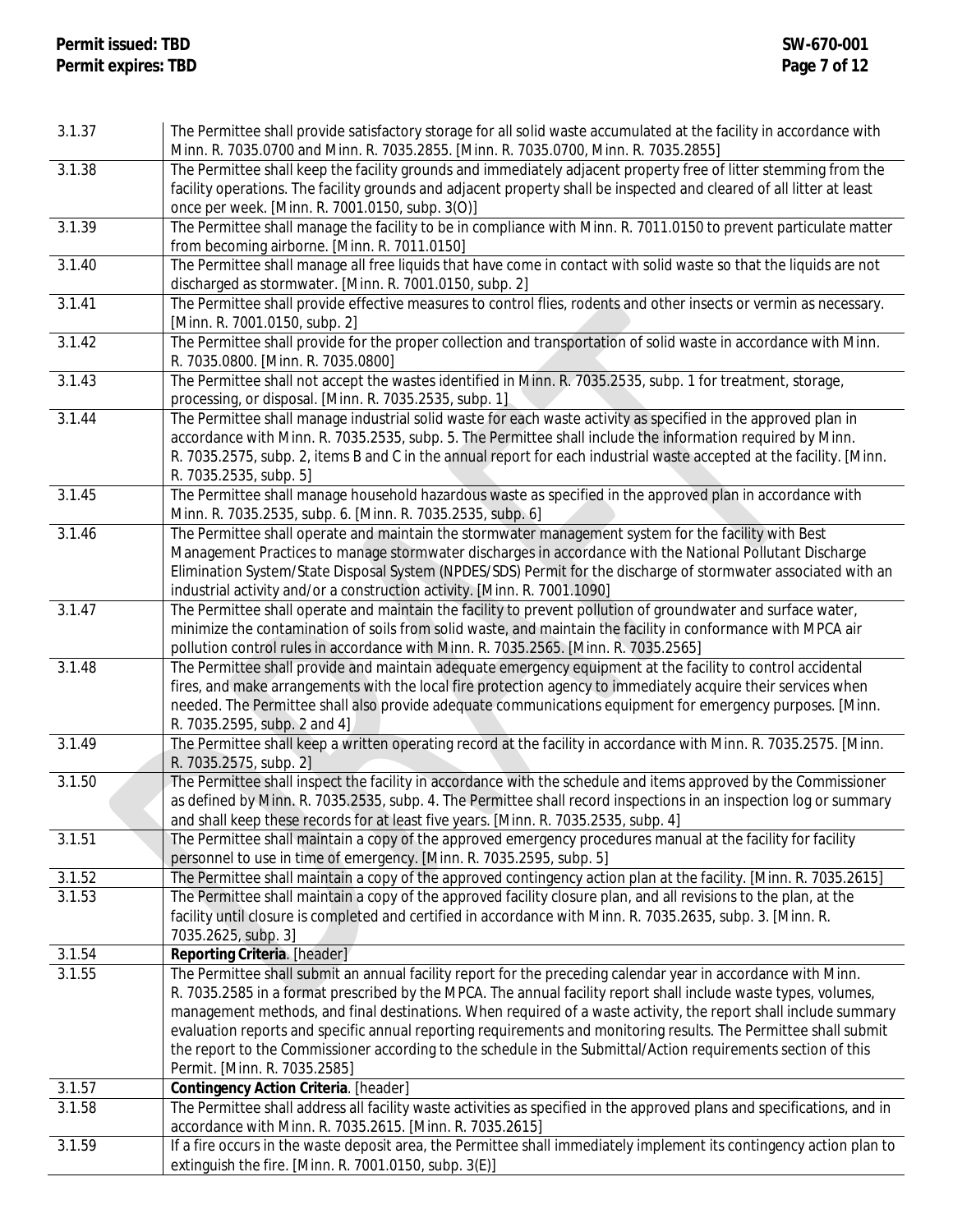| 3.1.60 | Within 24 hours of discovery of the fire, the Permittee shall provide notice to the MPCA that a fire has occurred<br>and that the contingency action plan has been implemented. If the Permittee has not extinguished the fire within<br>two weeks of notice, the Permittee shall again notify the MPCA and shall provide the name of the professional<br>engineer that their Permittee has hire to develop a revised plan for further firefighting efforts. The Permittee shall<br>submit the revised plan to the MPCA for review and approval within 15 days of the notice to the MPCA that a<br>revised plan is being prepared. To be approved, their revised plan shall identify the action that will be taken to<br>extinguish that fire, including sources for materials and equipment and a timeline for implementation, and shall be<br>signed by a registered professional engineer. The Permittee shall implement the revised plan upon approval by the |
|--------|-------------------------------------------------------------------------------------------------------------------------------------------------------------------------------------------------------------------------------------------------------------------------------------------------------------------------------------------------------------------------------------------------------------------------------------------------------------------------------------------------------------------------------------------------------------------------------------------------------------------------------------------------------------------------------------------------------------------------------------------------------------------------------------------------------------------------------------------------------------------------------------------------------------------------------------------------------------------|
| 3.1.61 | MPCA. [Minn. R. 7001.0150, subp. 3(E)]<br>The Permittee shall implement the actions necessary to comply with the contingency action requirements in                                                                                                                                                                                                                                                                                                                                                                                                                                                                                                                                                                                                                                                                                                                                                                                                               |
| 3.1.62 | accordance with Minn. R. 7035.2615. [Minn. R. 7035.2615, subp. 2]<br>The Permittee shall notify the Minnesota Duty Officer immediately of the discharge, accidental or otherwise, of                                                                                                                                                                                                                                                                                                                                                                                                                                                                                                                                                                                                                                                                                                                                                                              |
|        | any substance or material under its control which, if not recovered, may cause pollution of waters of the state.<br>The Permittee shall recover as rapidly and as thoroughly as possible such substance or material and take<br>immediate action to minimize or abate pollution of waters of the state. The MN Duty Office can be reached at                                                                                                                                                                                                                                                                                                                                                                                                                                                                                                                                                                                                                      |
|        | 800-422-0798. [Minn. Stat. 115.61]                                                                                                                                                                                                                                                                                                                                                                                                                                                                                                                                                                                                                                                                                                                                                                                                                                                                                                                                |
| 3.1.63 | The Permittee shall maintain and operate the facility to minimize the possibility of a fire, explosion, or any release<br>to air, land, or water of pollutants that threaten human health or the environment in accordance with Minn. R.<br>7035.2595. [Minn. R. 7035.2595, subp. 1]                                                                                                                                                                                                                                                                                                                                                                                                                                                                                                                                                                                                                                                                              |
| 3.1.64 | The Permittee shall take all reasonable containment measures during an emergency and submit a written report                                                                                                                                                                                                                                                                                                                                                                                                                                                                                                                                                                                                                                                                                                                                                                                                                                                      |
|        | to the Commissioner in accordance with Minn. R. 7035.2605. [Minn. R. 7035.2605, subp. 1]                                                                                                                                                                                                                                                                                                                                                                                                                                                                                                                                                                                                                                                                                                                                                                                                                                                                          |
| 3.1.65 | Closure Criteria. [header]                                                                                                                                                                                                                                                                                                                                                                                                                                                                                                                                                                                                                                                                                                                                                                                                                                                                                                                                        |
| 3.1.66 | The Permittee shall close each waste activity, or the entire facility as appropriate, as specified in the approved                                                                                                                                                                                                                                                                                                                                                                                                                                                                                                                                                                                                                                                                                                                                                                                                                                                |
| 3.1.67 | plans and specifications, and in accordance with Minn. R. 7035.2625. [Minn. R. 7035.2625]                                                                                                                                                                                                                                                                                                                                                                                                                                                                                                                                                                                                                                                                                                                                                                                                                                                                         |
|        | The Permittee shall perform closure for each waste activity as specified in the approved plans and specifications,<br>and in accordance with Minn. R. 7035.2635. [Minn. R. 7035.2635]                                                                                                                                                                                                                                                                                                                                                                                                                                                                                                                                                                                                                                                                                                                                                                             |
| 3.1.68 | The Permittee shall complete closure activities for the waste activity area in accordance with the closure plan                                                                                                                                                                                                                                                                                                                                                                                                                                                                                                                                                                                                                                                                                                                                                                                                                                                   |
|        | within 180 days following the beginning of closure as specified in the closure procedures above. [Minn.<br>R. 7001.0150, subp. 3(E)]                                                                                                                                                                                                                                                                                                                                                                                                                                                                                                                                                                                                                                                                                                                                                                                                                              |
| 3.1.69 | Financial Criteria. [header]                                                                                                                                                                                                                                                                                                                                                                                                                                                                                                                                                                                                                                                                                                                                                                                                                                                                                                                                      |
| 3.1.70 | The Permittee shall keep the current cost estimates for contingency action and closure, for each waste activity at<br>the facility during the operating life in accordance with Minn. R. 7035.2685, subp. 2. [Minn. R. 7035.2685]                                                                                                                                                                                                                                                                                                                                                                                                                                                                                                                                                                                                                                                                                                                                 |
| 3.1.71 | <b>General Conditions</b> . [header]                                                                                                                                                                                                                                                                                                                                                                                                                                                                                                                                                                                                                                                                                                                                                                                                                                                                                                                              |
| 3.1.72 | The MPCA's issuance of a permit does not release the Permittee from any liability, penalty, or duty imposed by<br>Minnesota or federal statutes, or regulations, or local ordinances including, but not limited to, those promulgated<br>pursuant to Minn. Stat. chs. 115, 115A, 116, 400 and 473. This permit shall be permissive only and shall not be<br>construed as estopping or limiting any claims against the Permittee, its agents, contractors, or assigns, nor as                                                                                                                                                                                                                                                                                                                                                                                                                                                                                      |
|        | estopping or limiting any legal claims of the state against the Permittee, its agents, contractors, or assigns for<br>damages to state property, or for any violation of the terms of this permit. [Minn. R. 7001.0150, subp. 3(A)]                                                                                                                                                                                                                                                                                                                                                                                                                                                                                                                                                                                                                                                                                                                               |
| 3.1.73 | The MPCA's issuance of a permit does not prevent the future adoption by the MPCA of pollution control rules,                                                                                                                                                                                                                                                                                                                                                                                                                                                                                                                                                                                                                                                                                                                                                                                                                                                      |
|        | standards, or enforcement orders more stringent than those now in existence and does not prevent the                                                                                                                                                                                                                                                                                                                                                                                                                                                                                                                                                                                                                                                                                                                                                                                                                                                              |
|        | enforcement of these rules, standards, or enforcement orders against the Permittee. [Minn. R. 7001.0150, subp.<br>$3(B)$ ]                                                                                                                                                                                                                                                                                                                                                                                                                                                                                                                                                                                                                                                                                                                                                                                                                                        |
| 3.1.74 | The permit does not convey a property right or an exclusive privilege. [Minn. R. 7001.0150, subp. 3(C)]                                                                                                                                                                                                                                                                                                                                                                                                                                                                                                                                                                                                                                                                                                                                                                                                                                                           |
| 3.1.75 | The MPCA's issuance of a permit does not obligate the MPCA to enforce local laws, rules or plans beyond that                                                                                                                                                                                                                                                                                                                                                                                                                                                                                                                                                                                                                                                                                                                                                                                                                                                      |
|        | authorized by Minnesota Statutes. [Minn. R. 7001.0150, subp. 3(D)]                                                                                                                                                                                                                                                                                                                                                                                                                                                                                                                                                                                                                                                                                                                                                                                                                                                                                                |
| 3.1.76 | The Permittee shall perform the actions or conduct the activity authorized by the permit in accordance with the<br>submittals and specifications approved by the MPCA and in compliance with the conditions of the permit. [Minn.<br>R. 7001.0150, subp. 3(E)]                                                                                                                                                                                                                                                                                                                                                                                                                                                                                                                                                                                                                                                                                                    |
| 3.1.77 | The Permittee shall at all times properly operate and maintain the facilities and systems of treatment and control                                                                                                                                                                                                                                                                                                                                                                                                                                                                                                                                                                                                                                                                                                                                                                                                                                                |
|        | and the appurtenances related to them which are installed or used by the Permittee to achieve compliance with                                                                                                                                                                                                                                                                                                                                                                                                                                                                                                                                                                                                                                                                                                                                                                                                                                                     |
|        | the conditions of the permit. Proper operation and maintenance includes effective performance, adequate                                                                                                                                                                                                                                                                                                                                                                                                                                                                                                                                                                                                                                                                                                                                                                                                                                                           |
|        | funding, adequate operator staffing and training, and adequate laboratory and process controls, including                                                                                                                                                                                                                                                                                                                                                                                                                                                                                                                                                                                                                                                                                                                                                                                                                                                         |
|        | appropriate quality assurance procedures. The Permittee shall install and maintain appropriate backup or auxiliary<br>facilities if they are necessary to achieve compliance with the conditions of the permit and, for all permits other                                                                                                                                                                                                                                                                                                                                                                                                                                                                                                                                                                                                                                                                                                                         |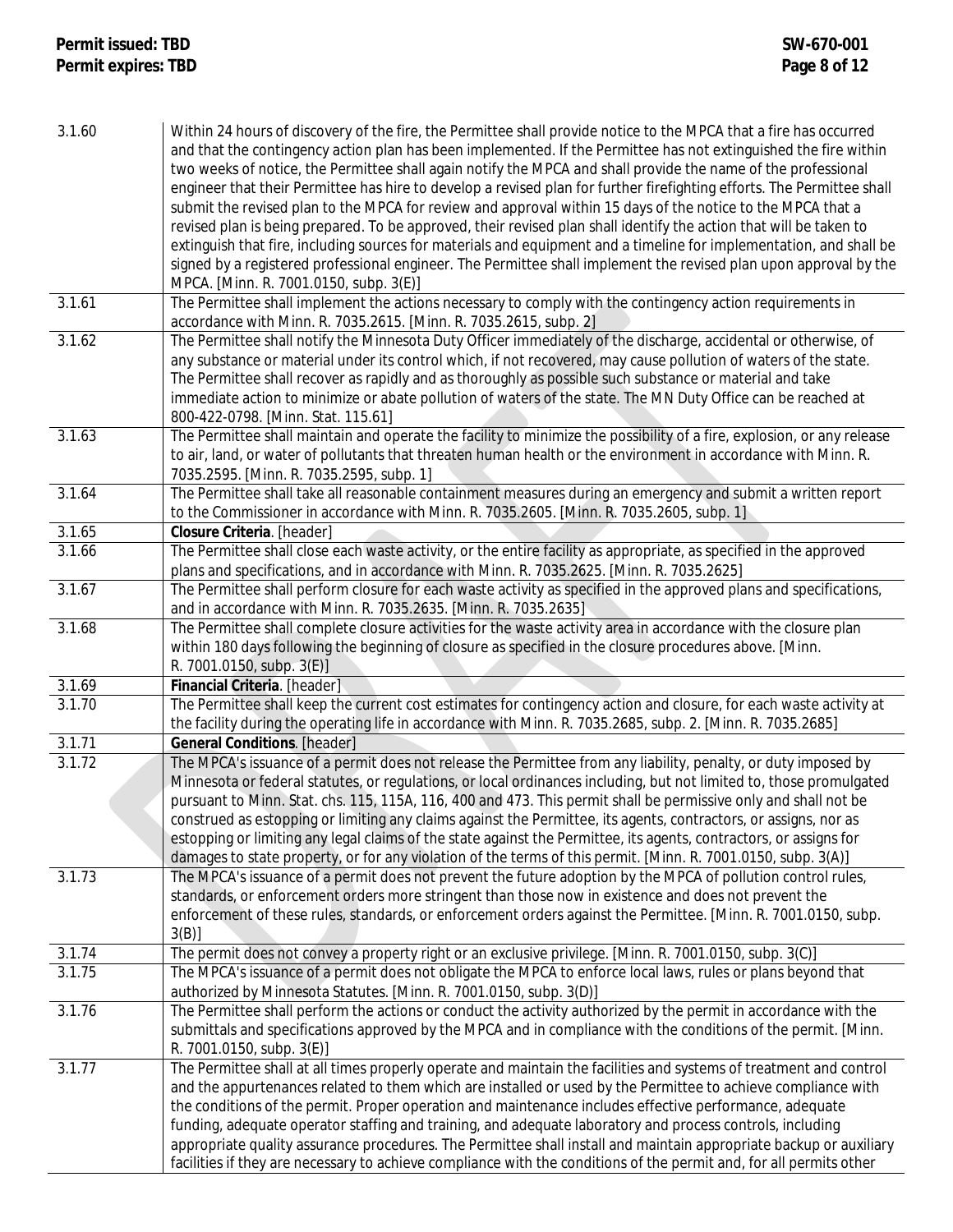|        | than hazardous waste facility permits, if these backup or auxiliary facilities are technically and economically<br>feasible. [Minn. R. 7001.0150, subp. 3(F)]                                                                              |
|--------|--------------------------------------------------------------------------------------------------------------------------------------------------------------------------------------------------------------------------------------------|
| 3.1.78 | The Permittee may not knowingly make a false or misleading statement, representation, or certification in a                                                                                                                                |
|        | record, report, plan, or other document required to be submitted to the MPCA or the Commissioner by the                                                                                                                                    |
|        | permit. The Permittee shall immediately upon discovery report to the Commissioner an error or omission in these                                                                                                                            |
|        | records, reports, submittals or other documents. [Minn. R. 7001.0150, subp. 3(G)]                                                                                                                                                          |
| 3.1.79 | The Permittee shall, when requested by the Commissioner, submit within a reasonable time the information and                                                                                                                               |
|        | reports that are relevant to the control of pollution regarding the construction, modification, or operation of the<br>facility covered by the permit or regarding the conduct of the activity covered by the permit. [Minn. R. 7001.0150, |
|        | subp. $3(H)$ ]                                                                                                                                                                                                                             |
| 3.1.80 | When authorized by Minn. Stat. 115.04, 115B.17, subd. 4 and 116.091, and upon presentation of proper                                                                                                                                       |
|        | credentials, the MPCA, or an authorized employee or agent of the MPCA, shall be allowed by the Permittee to                                                                                                                                |
|        | enter at reasonable times upon the property of the Permittee to examine and copy books, papers, records, or                                                                                                                                |
|        | memoranda pertaining to the construction, modification, or operation of the facility covered by the permit or                                                                                                                              |
|        | pertaining to the activity covered by the permit; and to conduct surveys and investigations, including sampling or                                                                                                                         |
|        | monitoring, pertaining to the construction, modification, or operation of the facility covered by the permit or                                                                                                                            |
|        | pertaining to the activity covered by the permit. [Minn. R. 7001.0150, subp. 3(I)]                                                                                                                                                         |
| 3.1.81 | If the Permittee discovers, through any means, including notification by the MPCA, that noncompliance with a<br>condition of the permit has occurred, the Permittee shall take all reasonable steps to minimize the adverse                |
|        | impacts on human health, public drinking water supplies, or the environment resulting from the noncompliance.                                                                                                                              |
|        | [Minn. R. 7001.0150, subp. 3(J)]                                                                                                                                                                                                           |
| 3.1.82 | If the Permittee discovers that noncompliance with a condition of the permit has occurred which could endanger                                                                                                                             |
|        | human health, public drinking water supplies, or the environment, the Permittee shall, within 24 hours of the                                                                                                                              |
|        | discovery of the noncompliance, orally notify the Commissioner. Within five (5) days of the discovery of the                                                                                                                               |
|        | noncompliance, the Permittee shall submit to the Commissioner a written description of the noncompliance; the                                                                                                                              |
|        | cause of the noncompliance; the exact dates of the period of the noncompliance; if the noncompliance has not<br>been corrected, the anticipated time it is expected to continue; and steps taken or planned to reduce, eliminate,          |
|        | and prevent recurrence of the noncompliance. [Minn. R. 7001.0150, subp. 3(K)]                                                                                                                                                              |
| 3.1.83 | The Permittee shall report noncompliance with the permit not reported in the Notification of Noncompliance                                                                                                                                 |
|        | subheading above by submitting the information listed in Notification of Noncompliance within 30 days of the                                                                                                                               |
|        | discovery of the noncompliance. [Minn. R. 7001.0150, subp. 3(L)]                                                                                                                                                                           |
| 3.1.84 | The Permittee shall give advance notice to the Commissioner as soon as possible of planned physical alterations or                                                                                                                         |
|        | additions to the permitted facility or activity that may result in noncompliance with a Minnesota or federal<br>pollution control statute or rule or condition of the permit. [Minn. R. 7001.0150, subp. 3(M)]                             |
| 3.1.85 | The permit is not transferable to any person without the express written approval of the MPCA after compliance                                                                                                                             |
|        | with the requirements of Minn. R. 7001.0190. A person to whom the permit has been transferred shall comply                                                                                                                                 |
|        | with the conditions of the permit. [Minn. R. 7001.0150, subp. 3 (N)]                                                                                                                                                                       |
| 3.1.86 | The permit authorizes the Permittee to perform the activities described in the permit under the conditions of the                                                                                                                          |
|        | permit. In issuing the permit, the state and MPCA assume no responsibility for damage to persons, property, or                                                                                                                             |
|        | the environment caused by the activities of the Permittee in the conduct of its actions, including those activities                                                                                                                        |
|        | authorized, directed, or undertaken under the permit. To the extent the state and MPCA may be liable for the                                                                                                                               |
|        | activities of its employees, that liability is explicitly limited to that provided in the Tort Claims Act, Minn. Stat.<br>3.736. [Minn. R. 7001.0150, subp. 3(O)]                                                                          |
| 3.1.87 | The Commissioner may commence proceedings to modify or revoke this permit during its terms if cause exists                                                                                                                                 |
|        | under Minn. R. 7001.0170 to 7001.0180. [Minn. R. 7001.0170-0180]                                                                                                                                                                           |
| 3.1.88 | The provisions of this permit are severable. If any provision of this permit is held invalid, the remainder of this                                                                                                                        |
|        | permit shall not be affected. [Minn. R. 7035.3200]                                                                                                                                                                                         |
| 3.1.89 | The Permittee may request an extension of the dates set forth in this permit including the submittal and                                                                                                                                   |
|        | monitoring dates. The request shall include justification for requesting the extension of the date. Based on the<br>justification, the Commissioner may grant an extension. [Minn. R. 7001.0190, subp. 3(B)]                               |
| 3.1.90 | This permit is valid until the expiration date unless revoked or modified by the MPCA pursuant to Minn.                                                                                                                                    |
|        | R. 7001.0170 to 7001.0180. To allow for adequate MPCA review time and to avoid possible termination of the                                                                                                                                 |
|        | permit at the time the permit expires, an application for reissuance of the permit shall be submitted no later than                                                                                                                        |
|        | 180 calendar days before the expiration date of the permit. [Minn. R. 7001.0150, subp. 1, Minn. R. 7001.3500,                                                                                                                              |
|        | subp. 1]                                                                                                                                                                                                                                   |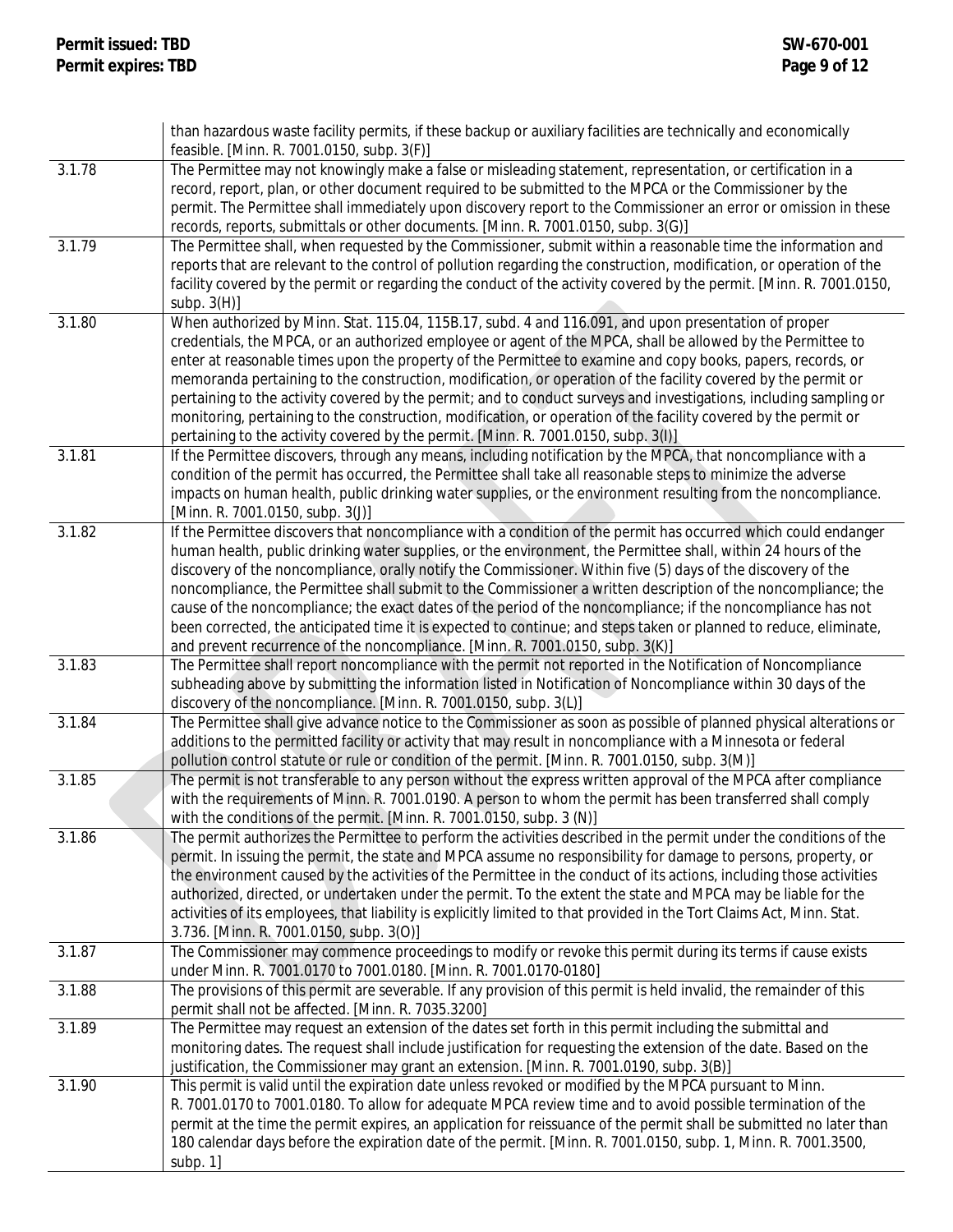| 3.1.91 | The Permittee shall maintain an operating record in accordance with Minn. R. 7035.2575 until closure of each<br>waste activity at the facility. [Minn. R. 7001.3500, subp. 3(A)] |
|--------|----------------------------------------------------------------------------------------------------------------------------------------------------------------------------------|
| 3.1.92 |                                                                                                                                                                                  |
|        | The Permittee may not start treatment, storage, or disposal of solid waste in a new solid waste management                                                                       |
|        | facility or in a modified portion of an existing solid waste management facility until the Commissioner has received                                                             |
|        | a letter and as-built plans signed by the owner or operator and by an engineer registered in Minnesota certifying                                                                |
|        | that the facility or modified portion of the facility has been constructed in compliance with the conditions of the                                                              |
|        | permit. [Minn. R. 7001.3500, subp. 3(B)]                                                                                                                                         |
| 3.1.93 | The Permittee may not start treatment, storage, or disposal of solid waste in a new solid waste management                                                                       |
|        | facility or in a modified portion of an existing solid waste management facility until the Commissioner has                                                                      |
|        | inspected the new facility or modified portion of the facility and has provided the owner or operator with a letter                                                              |
|        | stating that the certification submitted is complete and approved. [Minn. R. 7001.3500, subp. 3(B (2))]                                                                          |
| 3.1.94 | The Permittee may not start treatment, storage, or disposal of solid waste in a new solid waste management                                                                       |
|        | facility or in a modified portion of an existing solid waste management facility until the Commissioner has                                                                      |
|        | approved the financial assurance amount and instrument to be used for the facility in accordance with Minn. R.                                                                   |
|        | 7035.2665 to 7035.2805. [Minn. R. 7001.3500, subp. 3 (B (3))]                                                                                                                    |
| 3.1.95 | Specific Conditions. [header]                                                                                                                                                    |
| 3.1.96 | The Permittee shall provide a separate storage area for the storage of recovered ferrous and non-ferrous metal.                                                                  |
|        | The Permittee shall manage all recovered ferrous and non-ferrous metal within the designated area on site.                                                                       |
|        | [Minn. R. 7001.0150, subp. 2]                                                                                                                                                    |
| 3.2.1  | Design and Construction Criteria. [header]                                                                                                                                       |
| 3.2.2  | The Permittee shall construct the solid waste transfer area in accordance with the approved plans and                                                                            |
|        | specifications. [Minn. R. 7001.0150, subp. 3-4]                                                                                                                                  |
| 3.2.3  | The Permittee shall design any proposed future expansions or modifications of the solid waste transfer area in                                                                   |
|        | accordance with the design requirements outlined in Minn. R. 7035.2870, subp. 4. [Minn. R. 7035.2870, subp.                                                                      |
|        | $4(B)$ ]                                                                                                                                                                         |
| 3.2.4  | <b>Operating and Maintenance Criteria. [header]</b>                                                                                                                              |
| 3.2.5  | The Permittee shall transport all solid waste that is received at the facility, to a solid waste disposal or recycling                                                           |
|        | facility that has been permitted to accept such waste by the appropriate regulatory agency. [Minn. R. 7035.2870,                                                                 |
|        | subp. 2]                                                                                                                                                                         |
| 3.2.6  | The Permittee shall operate the transfer area in accordance with the approved operating and maintenance                                                                          |
|        | manual, and in accordance with Minn. R. 7035.2870, subp. 5. [Minn. R. 7001.0150, subp. 2-3, Minn. R. 7035.2870,                                                                  |
|        | subp. 1]                                                                                                                                                                         |
| 3.2.7  | The Permittee shall install facility doors to minimize dust and noise if nuisance conditions occur during the                                                                    |
|        | operation of the facility. [Minn. R. 7001.0150]                                                                                                                                  |
| 3.2.8  | The Permittee shall keep roads, gates, doors, and tipping floor areas clear of obstructions at all times. [Minn.                                                                 |
|        | R. 7035.2870, subp. 5(A)]                                                                                                                                                        |
| 3.2.9  | The Permittee shall confine all solid waste within the tipping floor area or other designated processing or storage                                                              |
|        | area. [Minn. R. 7035.2870, subp. 5(F)]                                                                                                                                           |
| 3.2.10 | The Permittee shall maintain the facility and all equipment in good working condition. [Minn. R. 7035.2870, subp.<br>$5(E)$ ]                                                    |
| 3.2.11 | The Permittee shall inspect the tipping floor and storage areas on a weekly and monthly basis, and clear and clean                                                               |
|        | the same areas annually. Any deterioration or cracks noted in the inspections or cleaning should be repaired                                                                     |
|        | within 2 weeks of discovery. [Minn. R. 7001.0150]                                                                                                                                |
| 3.2.12 | The Permittee shall clean all traps of waste each time the facility tipping floors and storage areas are cleaned.                                                                |
|        | [Minn. R. 7035.2870, subp. 5(O)]                                                                                                                                                 |
| 3.2.13 | The Permittee shall remove liquids from the facility's sump before reaching capacity, or more often as necessary                                                                 |
|        | to prevent odors. [Minn. R. 7035.2870, subp. 5(O)]                                                                                                                               |
| 3.2.14 | The Permittee shall transfer or store all MSW combustor ash waste at the facility in:                                                                                            |
|        | 1) a completely enclosed structure,                                                                                                                                              |
|        | 2) containers constructed of impervious materials and designed to prevent leakage, or                                                                                            |
|        | 3) in a designated solid waste storage area meeting the storage standards of Minn. R. 7035.2855. [Minn.                                                                          |
|        | R. 7035.2870, subp. 5(C)]                                                                                                                                                        |
| 3.2.15 | The Permittee shall containerize or store all separated salvageable and recyclable materials in a designated area.                                                               |
|        | The Permittee shall remove all separated salvageable and recyclable materials from the facility when the capacity                                                                |
|        | of the container or designated area is reached. [Minn. R. 7035.2870, subp. 5(G)]                                                                                                 |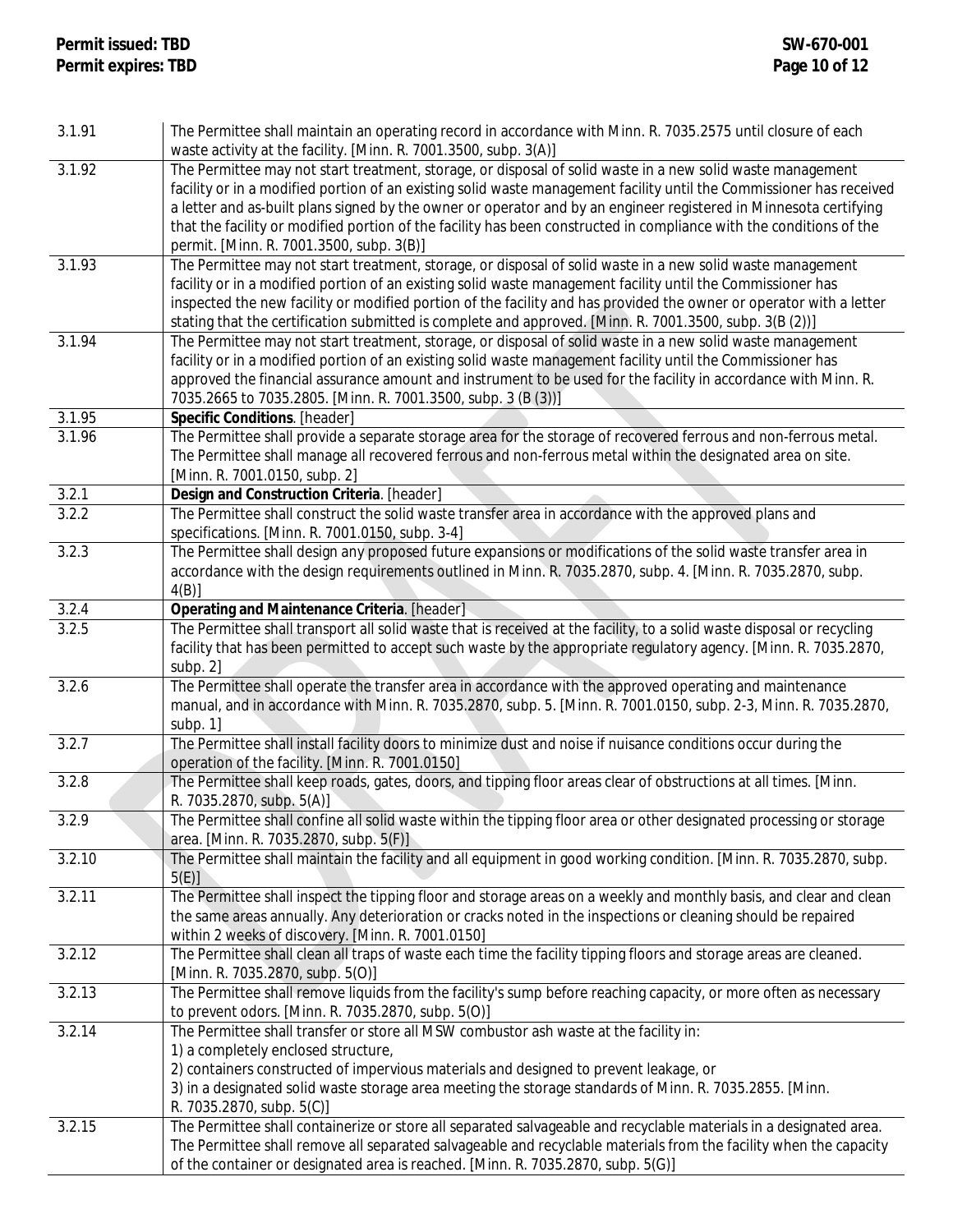| 3.3.1                         | Design and Construction Criteria. [header]                                                                             |
|-------------------------------|------------------------------------------------------------------------------------------------------------------------|
| 3.3.2                         | The Permittee shall construct the solid waste processing area in accordance with the approved plans and                |
|                               | specifications. [Minn. R. 7001.0150, subp. 2-3]                                                                        |
| 3.3.3                         | The Permittee shall design any proposed future expansions or modifications of the solid waste processing area in       |
|                               | accordance with the design requirements outlined in Minn. R. 7035.2875, subp. 2. [Minn. R. 7035.2875, subp. 2-3]       |
| 3.3.4                         | Operating and Maintenance Criteria. [header]                                                                           |
| 3.3.5                         | The Permittee shall confine all solid waste to the unloading area or other designated loading or unloading area.       |
|                               | [Minn. R. 7035.2870, subp. 5(F)]                                                                                       |
| 3.3.6                         | The Permittee shall store all by-products, including residuals and metal fractions, in a manner that prevents vector   |
|                               | problems and aesthetic degradation. The by-products shall be removed or utilized at least once per week. [Minn.        |
|                               | R. 7035.2875, subp. 3(C)]                                                                                              |
| 3.3.7                         | The Permittee shall containerize all salvageable and recyclable materials unless stored in an enclosed structure.      |
|                               | [Minn. R. 7001.0150, subp. 2-3, Minn. R. 7035.2870, subp. 5(G)]                                                        |
| 3.3.8                         | The Permittee shall clean the solid waste processing area on an annual basis. [Minn. R. 7001.0150]                     |
| 3.4.1                         | Design and Construction Criteria. [header]                                                                             |
| 3.4.2                         | The Permittee shall construct the solid waste storage area in accordance with the approved plans and                   |
|                               | specifications. [Minn. R. 7001.0150, subp. 2-3]                                                                        |
| 3.4.3                         | The Permittee shall design any proposed future expansions or modifications of the solid waste storage area in          |
|                               | accordance with the location standards and design requirements outlined in Minn. R. 7035.2855, subps. 2 and 3.         |
|                               | [Minn. R. 7035.2855, subp. 2-3]                                                                                        |
| 3.4.4                         | The Permittee shall inspect the liner system during, and immediately after, liner construction in accordance with      |
|                               | Minn. R. 7035.2855, subp. 5. [Minn. R. 7035.2855, subp. 5]                                                             |
| 3.4.5                         | Operating and Maintenance Criteria. [header]                                                                           |
| 3.4.6                         | The Permittee shall operate and maintain the liner to prevent any migration of waste or leachate. [Minn.               |
|                               | R. 7035.2855, subp. 3(A-B)]                                                                                            |
| 3.4.7                         | The Permittee shall inspect the solid waste storage liner at least weekly and after storms. After waste is removed     |
|                               | from the liner, the Permittee shall inspect the liner for deterioration, cracks or other conditions that may result in |
|                               | leaks. [Minn. R. 7035.2855, subp. 4(A-B)]                                                                              |
| 3.4.8                         | The Permittee shall operate and maintain a run-on control system capable of preventing flow onto the storage           |
|                               | area. The Permittee shall also operate and maintain a stormwater management system capable of collecting and           |
|                               | controlling run-off from the storage area. Both run-on and run-off systems shall be capable of controlling at least    |
|                               | the water volume resulting from a 24-hour, 10-year storm. [Minn. R. 7035.2855, subp. 3(C-D)]                           |
| 3.4.9                         | The Permittee shall maintain and operate collection and holding facilities, such as tanks or basins, that are          |
|                               | associated with the run-on and run-off control systems. The facilities shall be emptied, or otherwise managed,         |
| 3.4.10                        | after storms to maintain the design capacity of the system. [Minn. R. 7035.2855, subp. 3(E)]                           |
|                               | The Permittee shall cover or otherwise manage the solid waste to contain any particulate matter that may be            |
|                               | subject to wind dispersion. [Minn. R. 7035.2855, subp. 3(F)]<br>Closure Criteria. [header]                             |
| 3.4.11<br>$\overline{3.4.12}$ | The Permittee shall properly remove and dispose of or recycle all solid waste and contaminated portions of the         |
|                               | storage area accordance with Minn. R. 7035.2855, subp. 6 upon closure of the area. [Minn. R. 7035.2855, subp. 6]       |
|                               |                                                                                                                        |
|                               |                                                                                                                        |

## <span id="page-10-0"></span>**4. Waste capacity table**

|                     |    |               |           |            |           | Permitted |          | Design   |
|---------------------|----|---------------|-----------|------------|-----------|-----------|----------|----------|
|                     |    |               | Permitted | Permitted  | Permitted | capacity  | Desian   | capacity |
| Waste activity      | ID | <b>Status</b> | area      | area units | capacity  | (Units)   | capacity | (Units)  |
| Solid Waste Storage |    |               | 15,000    | ft2        | 3,500     | ton/dv    | 3.500    | ton/dy   |